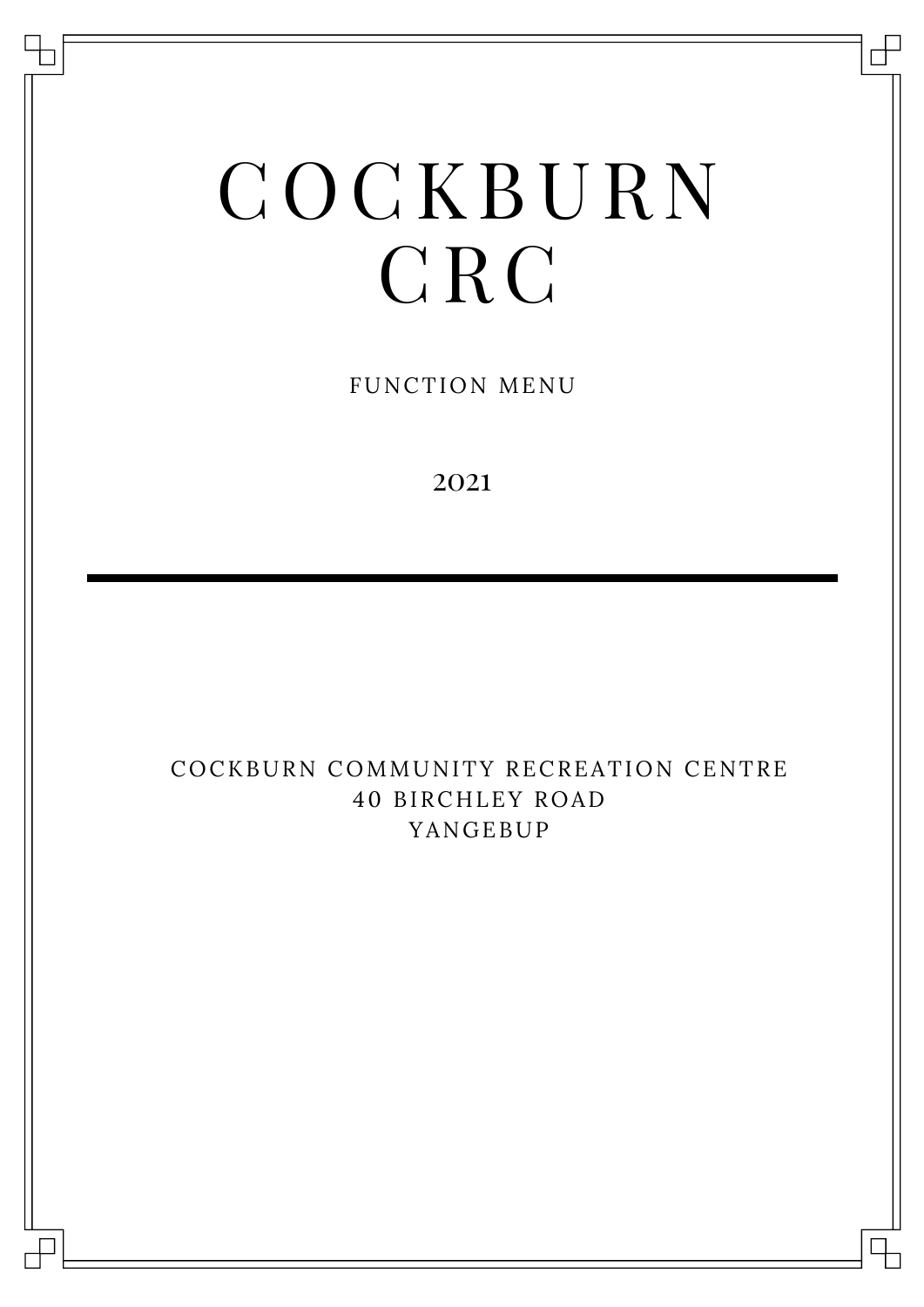## MENU

# THREE COURSE PLATED MENUS

#### **Menu A - \$30 pp**

Crumbed Calamari with home-made tartare sauce and salad

Chicken Parmigiana served with chips and salad

Sticky date pudding with ice cream and caramel sauce

#### **Menu B -\$30pp**

Spicy Chicken wings with ranch dressing (GF)

Grilled Barramundi served with chips and salad (GF)

Creamy fruit salad

#### **Menu C- \$30 pp**

Bruschetta (V)

Lamb Rogan Josh served with steamed Jasmine rice (GF)

Traditional lemon meringue tart with ice cream

### **Menu D-\$35 pp**

Mushroom Arancini (V)

Penang Chicken Curry served with steamed Jasmine rice

Mixed berry tart (GF) with ice cream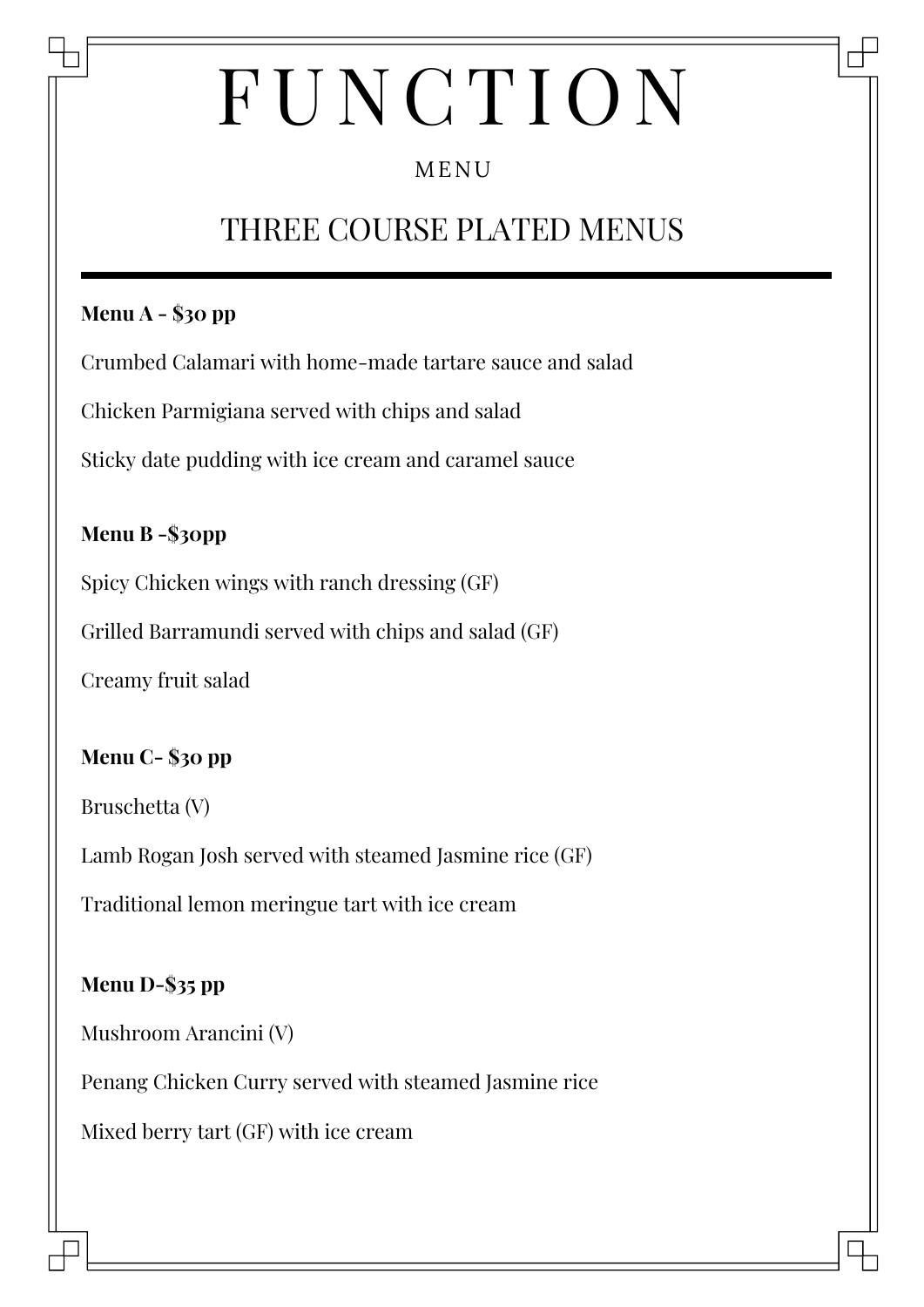## MENU

# THREE COURSE PLATED MENUS

#### **Menu E -\$35pp**

Potato Croquets (V)

Linguini Chicken Carbonara with bacon, button mushrooms and parmesan cheese

Sticky date pudding with ice cream and caramel sauce

### **Menu F- \$35 pp**

Thai Beef Salad (GF)

Salmon fillet served with mashed potato, steamed vegetables and garlic sauce  $(GF)$ 

Decadent chocolate brownies with ice cream

#### **Menu G -\$45**

Chicken satay skewers with peanut sauce

Grilled wild barramundi fillet with ratatouille, spelt couscous, haricot and Hollandaise sauce

New York Style Cheesecake with berry compote

#### **Menu H - \$45**

Chicken and Mushroom Vol Au vent

Grilled rump steak with creamy mashed potato, roasted vegetables and broccoli with port Red wine jus

Mixed berry tart (GF) with ice cream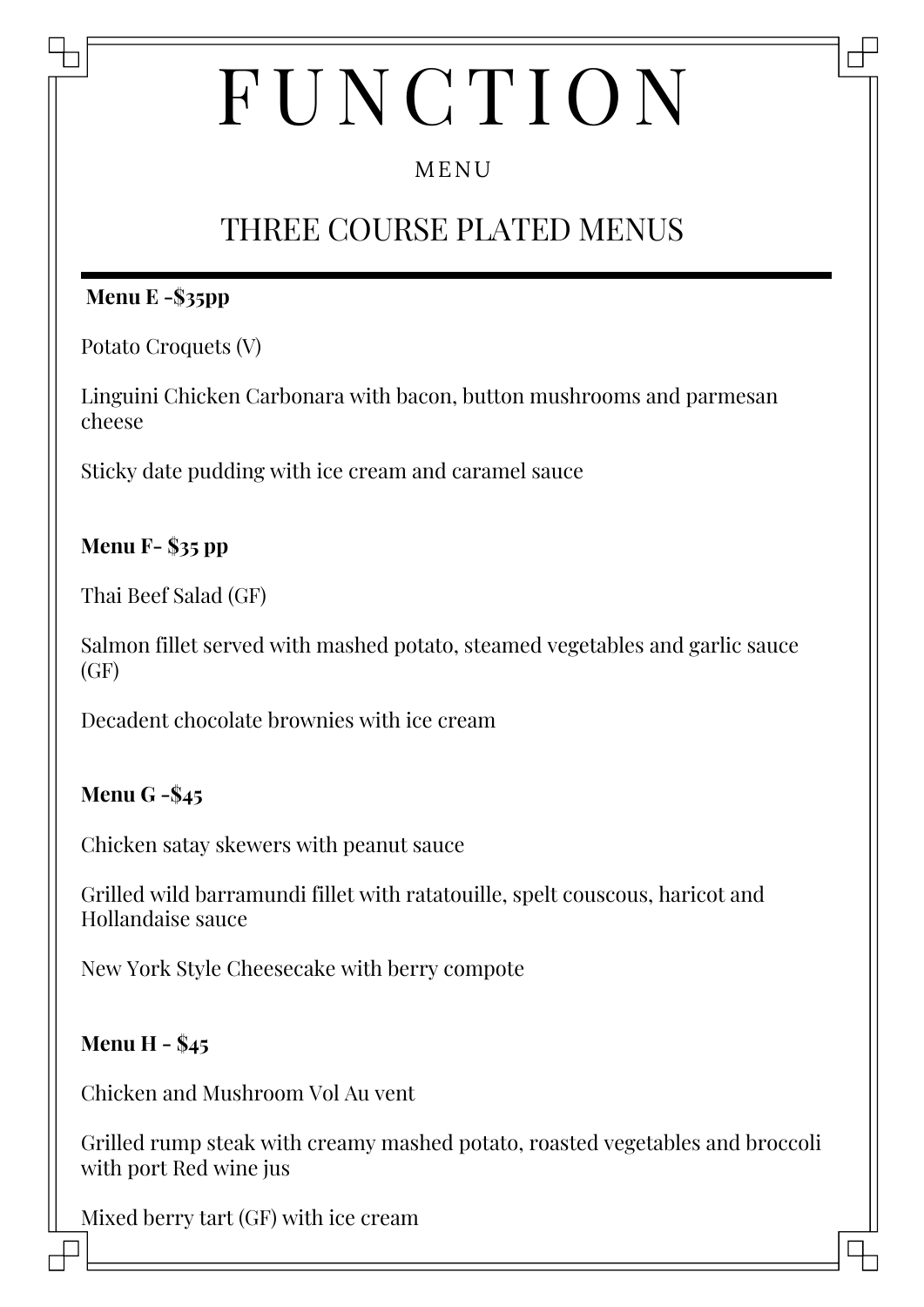# MENU

# BUFFET MENU

### **Buffet A- \$35**

**Entree** Mini Bruschetta (V)

#### **Mains**

Thai Green Chicken Curry served with Jasmine rice Crumbed fish fillet served with chips/mashed potato and vegetables

**Dessert** Creamy fruit salad

#### **Buffet B- \$35**

**Entree** Potato Croquets (V)

#### **Mains**

Chicken Schnitzel with gravy and chips Grilled Barramundi with garlic sauce, mashed potato and steamed vegetables

#### **Dessert**

Sticky date pudding with caramel sauce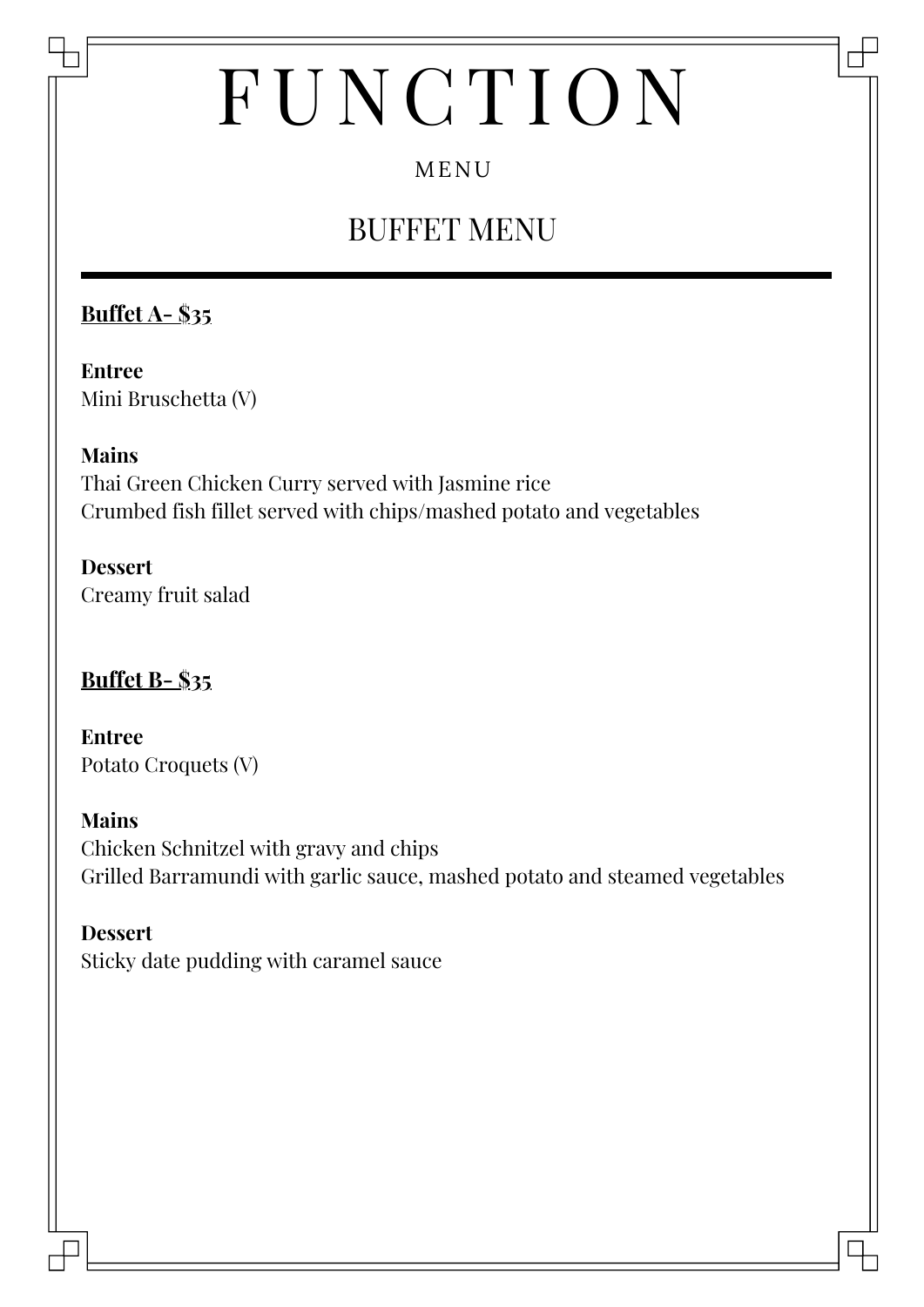## MENU

# BUFFET MENU

### **Buffet C- \$45**

**Entrée** Assorted Canapes (V) Potato Croquets (V)

#### **Mains**

Porter-house steak served with roasted potatoes and gravy (GF) Grilled Chicken breast with steamed vegetables and creamy mushroom sauce (GF)

#### **Dessert** Coco Apple crumble with custard

### **Buffet D- \$45**

**Entrée** Mixed Sushi (GF/V/VG) Mushroom Arancini (V)

#### **Mains**

Grilled Barramundi with garlic sauce, mashed potato and steamed vegetables Lamb Rogan Josh served with jasmine rice

### **Desserts**

Lemon meringue tart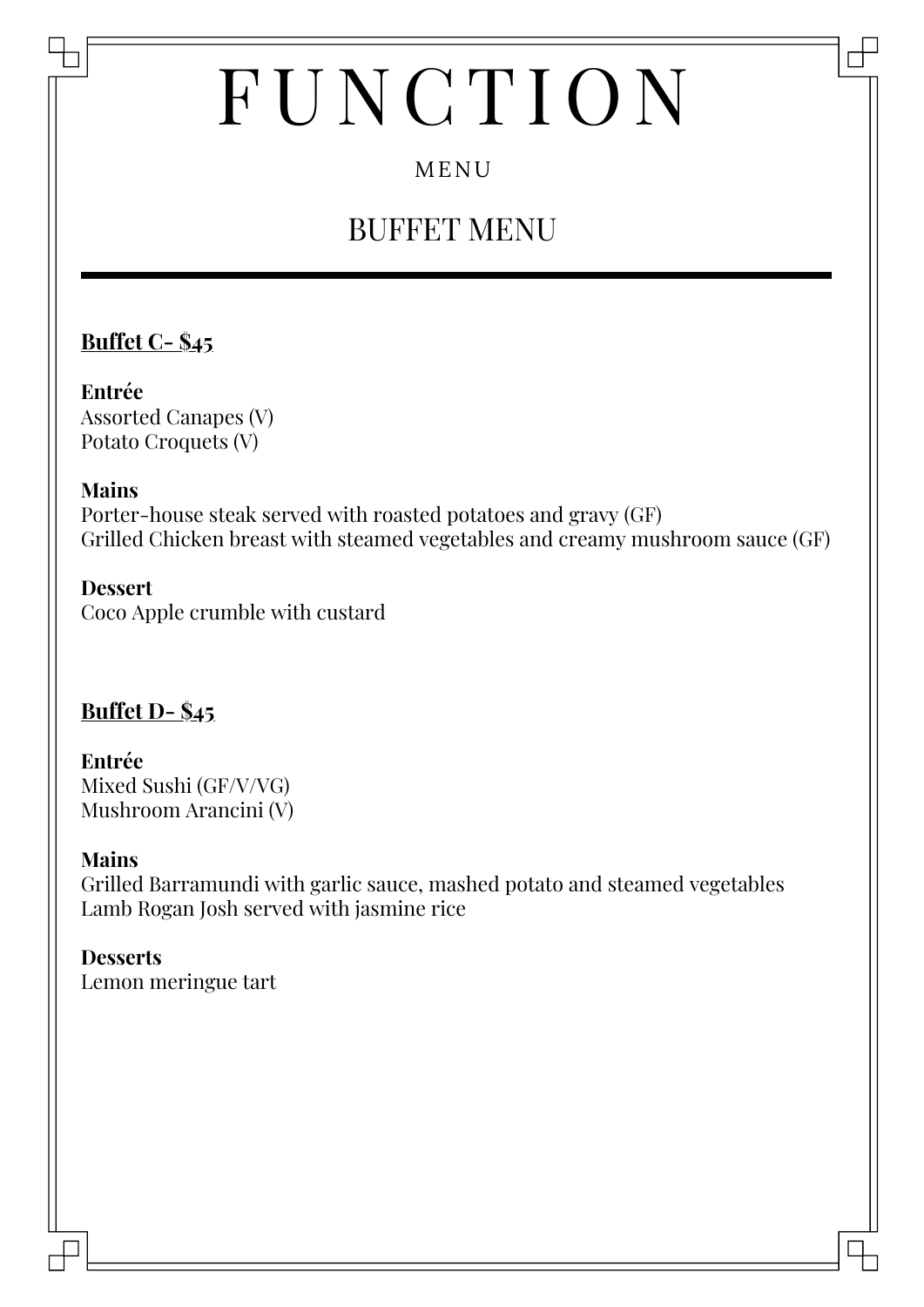## MENU

# PLATTERS

## **COLD**

**Seasonal Fruit Platter** -\$90 Assortment of seasonal fruits (V/VG/GF)

**Gourmet sandwich platter** - \$80 Sandwich and wrap varieties (V/GF options available)

**Cheese board**- \$100 Assortment of local and international cheeses, served with honey dips, seasonal fruits, nuts and crackers (GF)

**Sushi selections** -\$100 Mixed sushi including grilled teriyaki roll, nigiri sushi, vegetarian sushi (V/VG/GF), California maki Tamago sushi served with wasabi and soy dipping sauce

**serves 15 people**